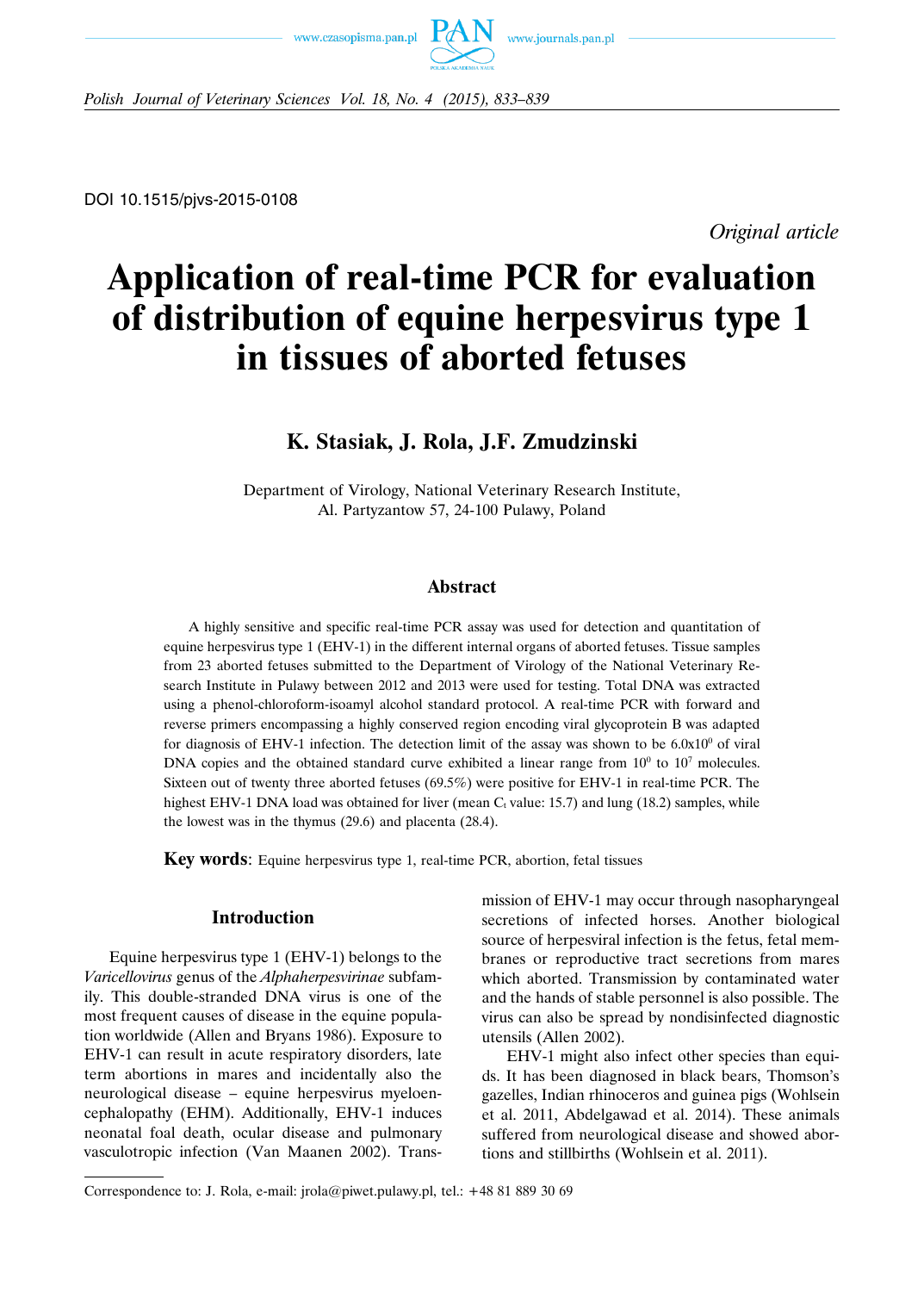

Both attenuated and inactivated vaccines against EHV-1 have been available for a long time. However, problems associated with vaccination of pregnant mares have been described. A study by Foote et al. (2006) showed the presence of alphaherpesviruses (EHV-1 and EHV-4) in vaccinated mares and their unweaned foals in the first 5 weeks of life. This is strong evidence that EHV-1 circulates among vaccinated horses, contributing to continuation of the infection. None of the commercially available vaccines is fully effective at eliminating virus shedding or cell-associated viraemia, so abortions and equine herpesvirus myeloencephalopathy are very probable (Goodman 2012).

Anatomopathological lesions suggesting infection with EHV-1, such as enlarged liver and multifocal areas of small necroses, petechiae in the myocardium and under the spleen capsule, might be observed. Lung lesions include interlobular oedema with a large amount of fluid in the thoracic cavity. Frequently there are fibrinous casts in the trachea and bronchi. Lymphoid hyperplasia of the spleen may also be noticed (Prickett 1970, Allen and Bryans 1986). Smith et al. (2004) observed atypical lesions, correlated with abortions due to EHV-1: blood in both shoulder joints and the right elbow joint, a moderate amount of serosanginous fluid in body cavites and the presence of soft meconium in the large intestine. They also noticed oedema of the allantochorion and tearing of amnion.

Abortion outbreaks caused by EHV-1 infection are usually diagnosed by *post mortem* examination, histopathology and isolation of the virus from parenchymal organs. However, these classical methods of diagnosis are laborious and time-consuming, and can lead to false-negative results (Rimstad and Evans 1993). To overcome these inconveniences a real-time polymerase chain reaction has been developed. This second generation PCR is a rapid, sensitive and quantitative system for the diagnosis of infectious diseases (Mackay 2004).

The purpose of this study was to adapt a real-time PCR assay, targeting the glycoprotein B of EHV-1, for the diagnosis and quantification of EHV-1 in different tissues of aborted fetuses. Virus isolation in cell culture and conventional PCR were used as alternative tests.

# **Materials and Methods**

#### **Sample collection**

Sixty eight tissue samples from 23 aborted fetuses suspected of EHV-1 infection were tested. These tissue samples were submitted to the National Veterinary Research Institute in Pulawy for virological diagnosis in 2012 and 2013. They came from twenty three foals aborted in different regions of Poland. Almost half of these abortions occurred on stud farms where the EHV-1,4 vaccination program was applied. Unfortunately, we had no influence on the type of organs delivered and therefore in some cases we received an insufficient number of tissue samples.

10% suspensions of lungs, liver, spleen, heart, kidney, thymus and placenta were prepared in Eagle's Minimum Essential Medium (Sigma-Aldrich, Schnelldorf, Germany), supplemented with 1% antibiotic solution (Antibiotic Antimycotic Solution 100x, Sigma-Aldrich, USA). Homogenization was performed using an ULTRA-TURRAX® dispersing instrument. Homogenates were centrifuged at 3000 rpm for 10 min and supernatants were stored at -70 $\rm ^{o}C$  until testing.

For virus isolation the supernatants were filtered through a 0.45 μm membrane filter to remove any cellular debris.

### **Virus isolation**

Virus isolation was performed in monolayers of RK 13 (Rabbit Kidney) cell line grown in Minimum Essential Medium Eagle (MEM-Sigma-Aldrich, Schnelldorf, Germany) in 24 – well plastic plates.

# **DNA extraction**

500 μl of each tissue homogenate was digested for 2h at 50 $\degree$ C in a thermomixer with the addition of 2  $\mu$ l of proteinase K (25 mg/ml) (Sigma-Aldrich, Schnelldorf, Germany) and 25 μl of 10% sodium dodecyl sulfate. The mixture was then extracted with an equal volume of phenol-chloroform-isoamyl alcohol (25:24:1), followed by another extraction with chloroform-isoamyl alcohol (24:1). Finally, precipitation of the DNA with two volumes of 96% ethanol and 0.1 volume of sodium acetate (pH 5.2) was performed and kept for 1 h at -70°C. Samples were centrifugated at 12200 x g for 15 min at  $4^{\circ}$ C and washed with 1 ml of 70% ethanol. The pellet was dried then suspended in 50 μl of DEPC water and stored at -70 $\rm ^{o}C$  until testing.

#### **Conventional PCR**

To amplify the DNA of EHV-1 and 4 the following primers for glycoprotein B gene were used: EHV-1 Forward: 5'-TCT-ACC-CCT-ACG-ACT-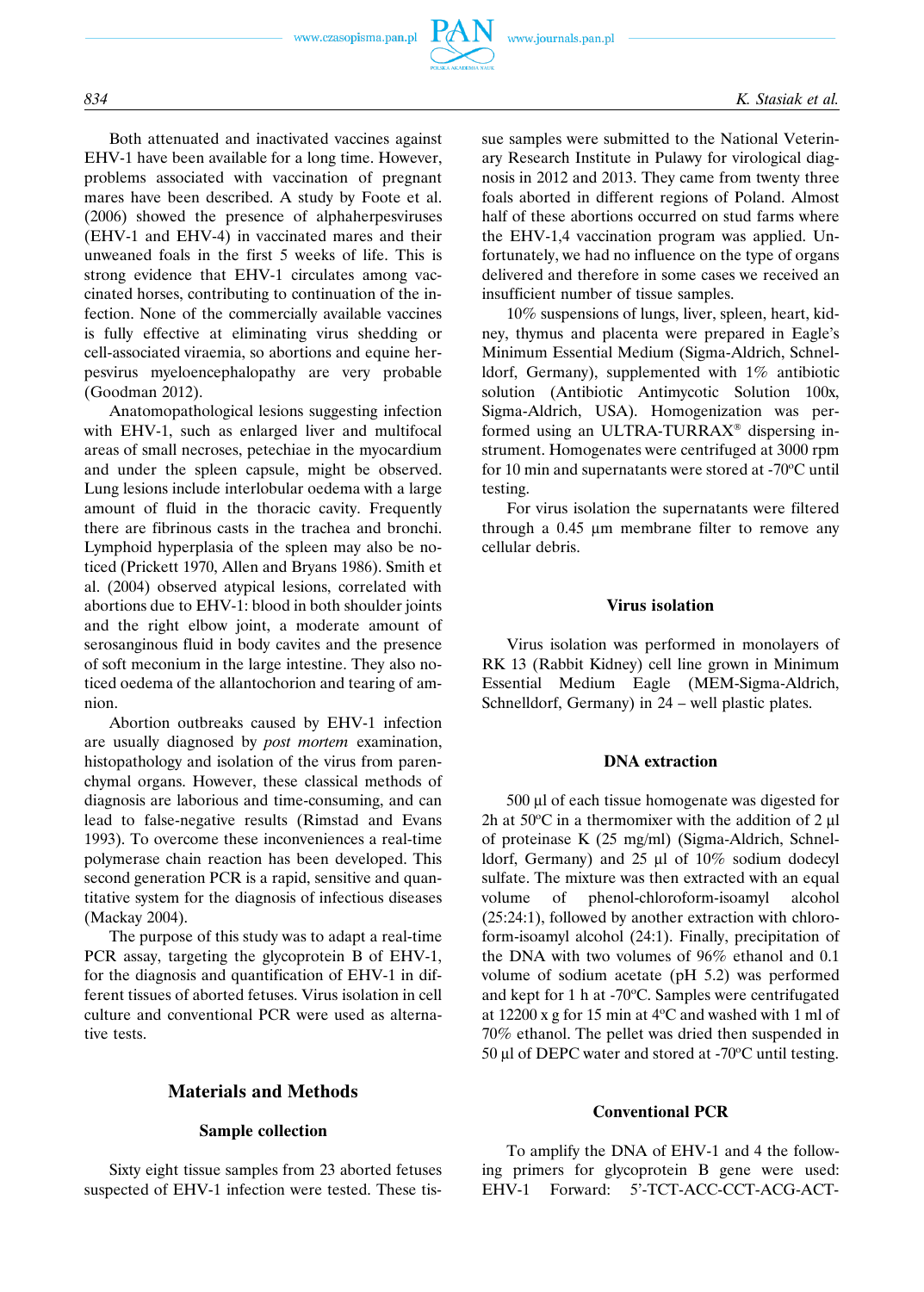

# *Application of real-time PCR for evaluation of distribution... 835*

-CCT-TC-3' [917-936], EHV-1 Reverse: 5'-ACG- -CTG-TCG-ATG-TCG-TAA-AAC-CTG-AGA-G-3'[ 2390-2363], EHV-4 Forward: 5'-TCT-ATT- -GAG-TTT-GCT-ATG-CT-3'[1705-1724], EHV-4 Reverse: 5'-TCC-TGG-TTG-TTA-TTG-GGT-AT- -3'[2656-2637] as described by Borchers and Slater (1993).

#### **Real – time PCR assay**

Quantitative PCR, following the method described by Diallo et al. (2006) was adapted for the study. The primers and probe were based on the conserved region, encoding viral glycoprotein B. The reaction mix (25 μl) contained: 2x TaqMan Universal PCR Master Mix AmpErase UNG (Life Technologies), the forward primer: 5'CAT-GTC-AAC- -GCA-CTC-CCA3'[297-314], the reverse primer: 5'GGG-TCG-GGC-GTT-TCT-GT3'[359-343] at a final concentration of 400 nM, 200 nM of the probe: 5'FAM-CCC-TAC-GCT-GCT-CC-TAMRA3'[327-34 0] and 2 μl of template DNA. The reaction was performed in Step One Plus thermocycler in the following conditions:  $50^{\circ}$ C for 2 min, initial denaturation at 95 $\rm{°C}$  for 10 min, followed by 40 cycles at 95 $\rm{°C}$  for 15 s and  $55^{\circ}$ C for 60 s.

# **DNA standard curve**

To prepare EHV-1 standard, oligonucleotides identical to the amplified sequence in real-time PCR were used. They were synthetised at the Institute of Biochemistry and Biophysics, Polish Academy of Sciences (Warsaw, Poland). 10-fold dilutions, representing  $6.0x10^0$  to  $6.0x10^7$  copies of DNA were prepared in DEPC water. The aliquots of each dilution were frozen at -70°C until testing and then used in triplicates to match the standard curve, calculated by Step One v. 2.2.2 Software (Life Technologies).

#### **Validation of the assay**

For the evaluation of the detection limit of quantitative PCR eight 10-fold dilutions of the standard fragments of EHV-1 glycoprotein B gene DNA was used.

The specificity of real-time PCR was performed on DNA extracted from equine herpesviruses, including EHV-2, EHV-3, EHV-4 and EHV-5 and other alphaherpesviruses: BoHV-1, CpHV-1 and CrHV-1. DNA's from the liver of an aborted fetus that was negative in conventional PCR were used as negative control.

The precision of real-time PCR assay was measured by calculating the coefficient of variation

$$
(CV = \frac{SD}{\bar{x}C_t} x 100\%),
$$

where  $SD$  – standard deviation of  $C_t$  values for the triplicates.

#### **Statistical analysis**

STATA/IC 13.0 software (StataCorp LP, College Station, USA) was used. In order to compare the results of virus isolation (VI) and PCR the Pearson chi-square  $(\chi^2)$ test was used. The differences between the  $C<sub>t</sub>$  values of real-time PCR for different tissues were compared simultaneously using the Kruskal-Wallis equality-of- -populations rank test. A simple linear regression model with adjustment for tissue as a fixed effect was implemented to compare the  $C_t$  values between groups (tissues). A probability value (*p*) equal to or above 0.05 was considered significant.

#### **Results**

Virus isolation was successful in 7 (30.4%) of 23 aborted fetuses with a clearly visible CPE developing within 3-5 days after cell culture inoculation.

Both conventional and real-time PCRs indicated that organ samples from 16 (69.5%) fetuses were EHV-1 positive but none was EHV-4 positive. There was no detectable fluorescence signal in the tubes containg the DNA of other herpesviruses, indicating that both primers and probe were specific for the detection of EHV-1.

The detection limit for the real-time PCR assay was  $6.0x10<sup>0</sup>$  copies of the standard DNA corresponding to an average  $C_t$  value of 37 (SD 0.84). The standard curve demonstrated a high linear correlation between  $10^0$  and  $10^7$  DNA copies (R<sup>2</sup>) of 0.979 and the regression slope was -3.214, demonstrating that the number of copies increased 2.047 times with each amplification cycle. The coefficient of variation (CV) was between 0.62 and 2.93% (Fig. 1).

The frequency of virus detection by PCR and real-time PCR (67.6%) was significantly higher than by VI (11.8%)  $(\chi^2 = 4.3; p = 0.04)$ . The detectability of live EHV-1 by VI was highest in the lung tissue of aborted fetuses  $(-2=16.9; p=0.01)$ . The highest percentage of PCR positive results was obtained for thymus (100%) and kidney (83.3%) samples; however, the differences of EHV-1 detection in different tissues were not significant ( $\chi^2$ =2.8; *p*=0.8). The lowest mean  $C_t$  values which suggested the highest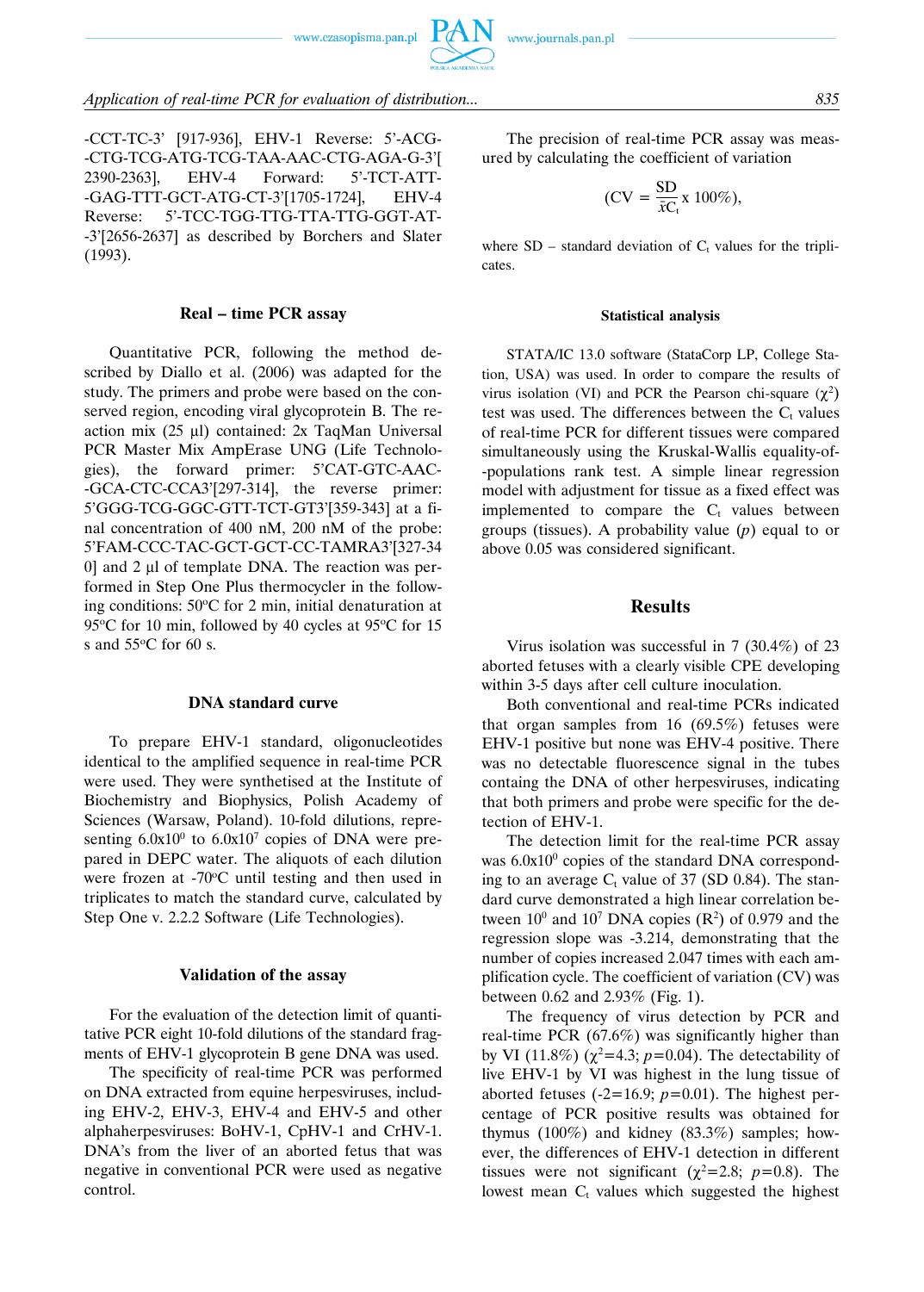

Fig. 1. EHV-1 standard curve. Eight 10-fold dilutions of the EHV-1 standard were used. Each dot represents the result of triplicate amplifications of each dilution. Reaction efficiency was 104.71% and regression line slope -3.214, indicating that viral load increased by 2.047 each amplification cycle.



Fig. 2. Occurrence of EHV-1 in Poland between 2012-2013

Voivodships: DS – Lower Silesian; KP – Kuyavian-Pomeranian; LU – Lublin LB – Lubusz; PK – Subcarpathian; PD – Podlaskie; PM – Pomeranian; SL – Slaskie; WM – Warmian-Masurian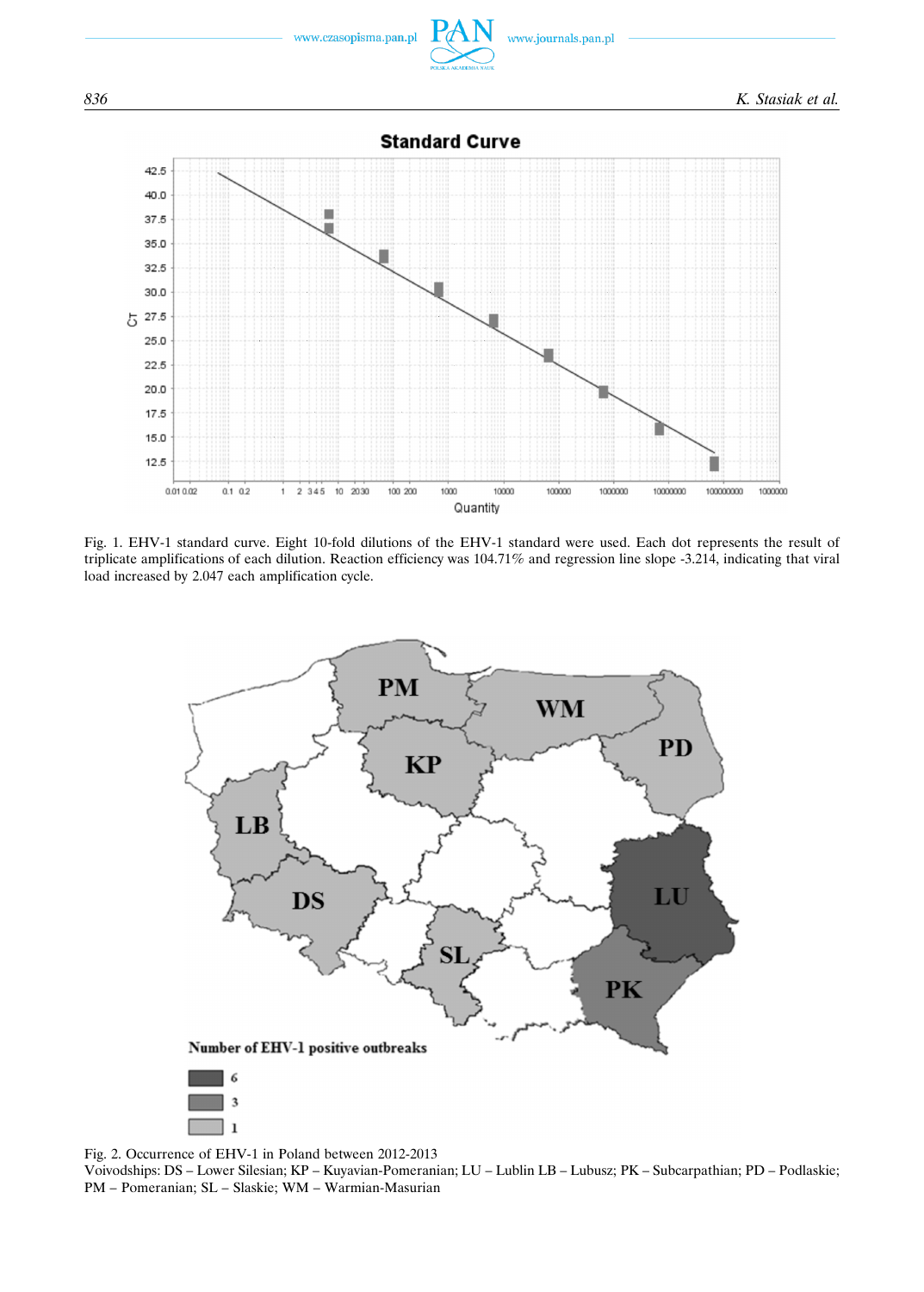Table 1. Virus isolation (VI) and PCR/real-time PCR results of EHV-1 investigation of 23 abortion cases in relation to tissue samples tested.

| <b>Tissue</b> | n positive/N tested<br>in VI $(\% )$ | n positive/N tested in PCR Mean $C_t$ value of real-<br>and real-time PCR $(\% )$ | -time PCR $(\pm SD^*)$ | $95\%$ CI <sup>**</sup> C <sub>t</sub> value |
|---------------|--------------------------------------|-----------------------------------------------------------------------------------|------------------------|----------------------------------------------|
| Heart         | $0/8$ (0%)                           | $5/8$ (62.5%)                                                                     | 24.3 $(\pm 12.3)$      | 9.0; 39.51                                   |
| Kidney        | $0/6$ (0%)                           | $5/6$ (83.3%)                                                                     | $27.2 \ (\pm 3.2)$     | 23.3; 31.2                                   |
| Liver         | $1/16$ (6.25%)                       | $10/16$ (62.5%)                                                                   | $15.7 \ (\pm 11.3)$    | 7.6; 23.7                                    |
| Lungs         | $6/14$ (42.9%)                       | $10/14$ (71.4%)                                                                   | 18.2 $(\pm 9.5)$       | 11.4; 25.0                                   |
| Placenta      | $0/6$ (0%)                           | $3/6$ (50.0%)                                                                     | 28.4 $(\pm 4.4)$       | 17.5; 39.3                                   |
| Spleen        | $1/16$ (6.25%)                       | $11/16(68.8\%)$                                                                   | 22.4 $(\pm 8.4)$       | 16.8; 28.0                                   |
| <b>Thymus</b> | $0/2$ (0%)                           | $2/2(100\%)$                                                                      | 29.6 $(\pm 6.2)$       | $-26.3; 85.5$                                |
| Total         | $8/68$ (11.8%)                       | $46/68$ (67.6%)                                                                   | $21.5 \ (\pm 9.8)$     | 18.5; 24.4                                   |

\* standard deviation; \*\*confidence interval

EHV-1 DNA load were obtained for liver (15.7), lung (18.2) and spleen (22.4) tissues (Table 1); however, due to the high dispersion of the values (large SD values), the differences between the  $C_t$  values for different tissues could not be considered significant (Kruskal-Wallis  $\chi^2$ =10.7 with 6d.f;  $p=0.1$ ). The regression coefficients for each tissue were also not significant (*P* between 0.1 and 0.7).

# **Discussion**

Clinical observation indicates that abortion outbreaks due to EHV-1 still occur in different regions of Poland (Fig. 2). All internal organs from aborted fetuses of variable quality (good-autholised) were subjected to virus isolation test, conventional PCR and a real-time PCR assay. They were tested as soon as possible after delivery to the laboratory, despite poor sample quality.

This study presents a practical application of a real-time TaqMan PCR for the detection and quantitative evaluation of EHV-1 gB DNA in different tissue samples from aborted fetuses. In general, a real-time PCR has several advantages over classical PCR, including high analytical specifity and sensitivity (Mackay 2004).

A real-time PCR, previously described by Diallo et al. (2006) was able to detect as few as 6 copies of EHV-1 DNA in our laboratory and the obtained standard curve demonstrated a linear range from  $10<sup>0</sup>$  to 107 DNA concentration. The limit of detection described above is very similar to that obtained by Elia et al. (2006) and Hussey et al. (2006). Unlike these two studies, we used synthesised oligonucleotides identical to amplified sequence as a DNA standard.

During viraemia, EHV-1 infected leukocytes may migrate to placenta maternal endothelial cells, inducing uterine pathology such as vasculitis, thrombosis and ischemic damage of microcotyledons. This leads to premature placenta separation with subsequent anoxic death of the fetus. Infection of umbilical cord blood can disseminate the virus in fetal organs. The secondary replication of EHV-1 in fetal tissues induces multi-organ infection with a variety of macroscopic and microscopic lesions (Edington et al. 1991, Paillot et al. 2008). Therefore, tissues of aborted fetuses, originating from the lungs, liver, spleen, heart, kidney, thymus and placenta appear to be the most suitable samples for testing.

The virus isolation test was successful in the lungs of 6 aborted fetuses during the first or the second passage in cells, and only when the samples were of good quality (not autholised). It is worth noting that other organs of these fetuses tested negatively in cell culture even though they were also well preserved. Two organ samples (liver and spleen) from another aborted fetus were also positive in virus isolation. Our results differ from the study by Galosi et al. (2001) where EHV-1 was isolated from the vast majority of well preserved tissues.

Additionally, some internal organs with a higher number of DNA copies compared to the lungs were negative in the virus isolation test. Therefore, there was no correlation between the number of DNA copies and the result of the isolation test in our study. 38 organ samples were negative in the virus isolation test and positive by both a conventional and a real-time PCR. This was probably due to virus inactivation in the autholized samples. The virus isolation test is essential for the study of diversity of EHV-1 strains. The data indicates that EHV-1 real-time PCR and a conventional PCR used in the experiment were both sensitive and specific. Hovewer, the limit of detection in the case of real-time PCR was higher than that of the classical PCR.

In this study it was demonstrated that the highest concentration of EHV-1 was found in the liver and lungs. Similar results were obtained by Hornyák et al. (2006) and Elia et al. (2006). We have shown that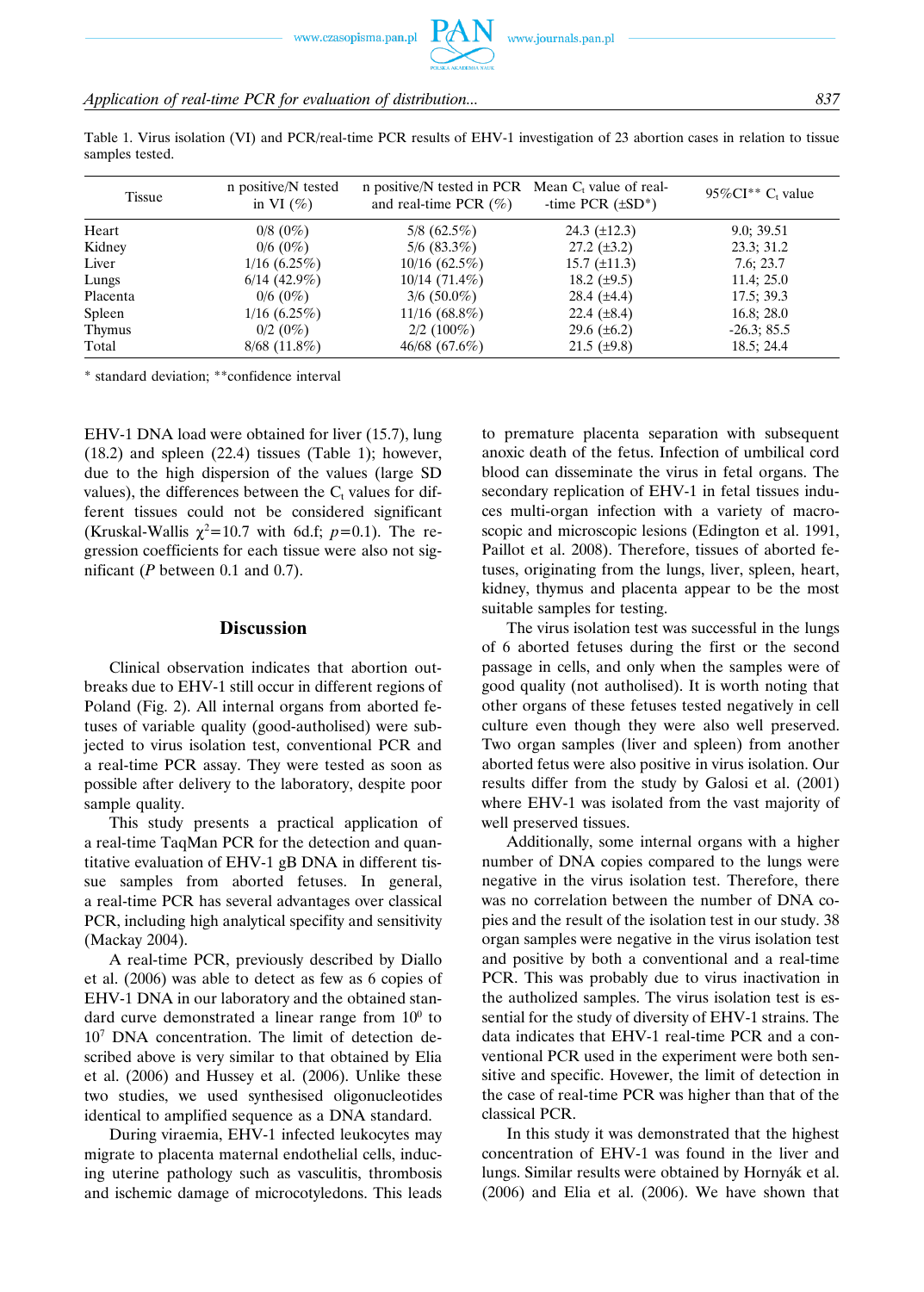*838 K. Stasiak et al.*



Fig. 3. Box plot of  $C_t$  value distribution of real-time PCR for the detection of EHV-1 in seven different tissues collected from 23 abortion cases. The horizontal lines in the centre of the box indicate the median, and horizontal lines limiting the box are upper  $(75<sup>th</sup>)$  and lower  $(25<sup>th</sup>)$  quartiles, while the whiskers mark maximal and minimal C<sub>t</sub> values. The dots indicate outliers.

other fetal organs are also important for the diagnosis of EHV-1 (Fig. 3), and therefore we agree with a previous study where real-time PCR was used for quantification of viral load in aborted fetuses (Gardiner et al. 2012). Unfortunately, in contrast to Gerst et al. (2003) we could not demonstrate a significant correlation in abundance of viral DNA copies between placenta and fetal tissues.

In summary, the lung, liver and spleen should be considered the best choice for EHV-1 infection diagnosis in the aborted fetus in respect to the high frequency of positive PCR/real-time PCR results and the high mean C<sub>t</sub> value, suggesting higher viral DNA loads in these tissues.

# **Acknowledgements**

The authors are grateful to Prof. Magdalena Larska for major support with statistical analysis. We greatly acknowledge Dr Stephane Pronost and Dr Erika Hue, Laboratoire Frank Duncombe in Caen, and Dr Magdalena Dunowska, Massey University in Wellington for providing the EHV-2 and EHV-5 strains. We would also like to thank Prof. Etienne Thiry from the University of Liege for providing us with CpHV-1 and CrHV-1 strains.

# **References**

- Abdelgawad A, Azab W, Damiani AM, Baumgartner K, Will H, Osterrieder N, Greenwood AD (**2014**) Zebra-borne equine herpesvirus type 1 (EHV-1) infection in non-African captive mammals. Vet Microbiol 169: 102-106.
- Allen GP (**2002**) Epidemic disease caused by Equine herpesvirus-1: recommendations for prevention and control. Equine Vet Educ 14: 136-142.
- Allen GP, Bryans JT (**1986**) Molecular epizootiology, pathogenesis, and prophylaxis of equine herpesvirus-1 infections. Prog Vet Microbiol Immunol 2: 78-144.
- Borchers K, Slater J (**1993**) A nested PCR for the detection and differentiation of EHV-1 and EHV-4. J Virol Methods 45: 331-336.
- Diallo IS, Hewitson G, Wright L, Rodwell BJ, Corney BG (**2006**) Detection of equine herpesvirus type 1 using a real-time polymerase chain reaction. J Virol Methods 131: 92-98.
- Edington N, Smyth B, Griffiths L (**1991**) The role of endothelial cell infection in the endometrium, placenta and foetus of equid herpesvirus 1 (EHV-1) abortions. J Comp Pathol 104: 379-387.
- Elia G, Decaro N, Martella V, Campolo M, Desario C, Lorusso E, Cirone F, Buonavoglia C (**2006**) Detection of equine herpesvirus type 1 by real-time PCR. J Virol Methods 133: 70-75.
- Foote CE, Love DN, Gilkerson JR, Wellington JE, Whalley JM (**2006**) EHV-1 and EHV-4 infection in vaccinated mares and their foals. Vet Immunol Immunopathol 111: 41-46.